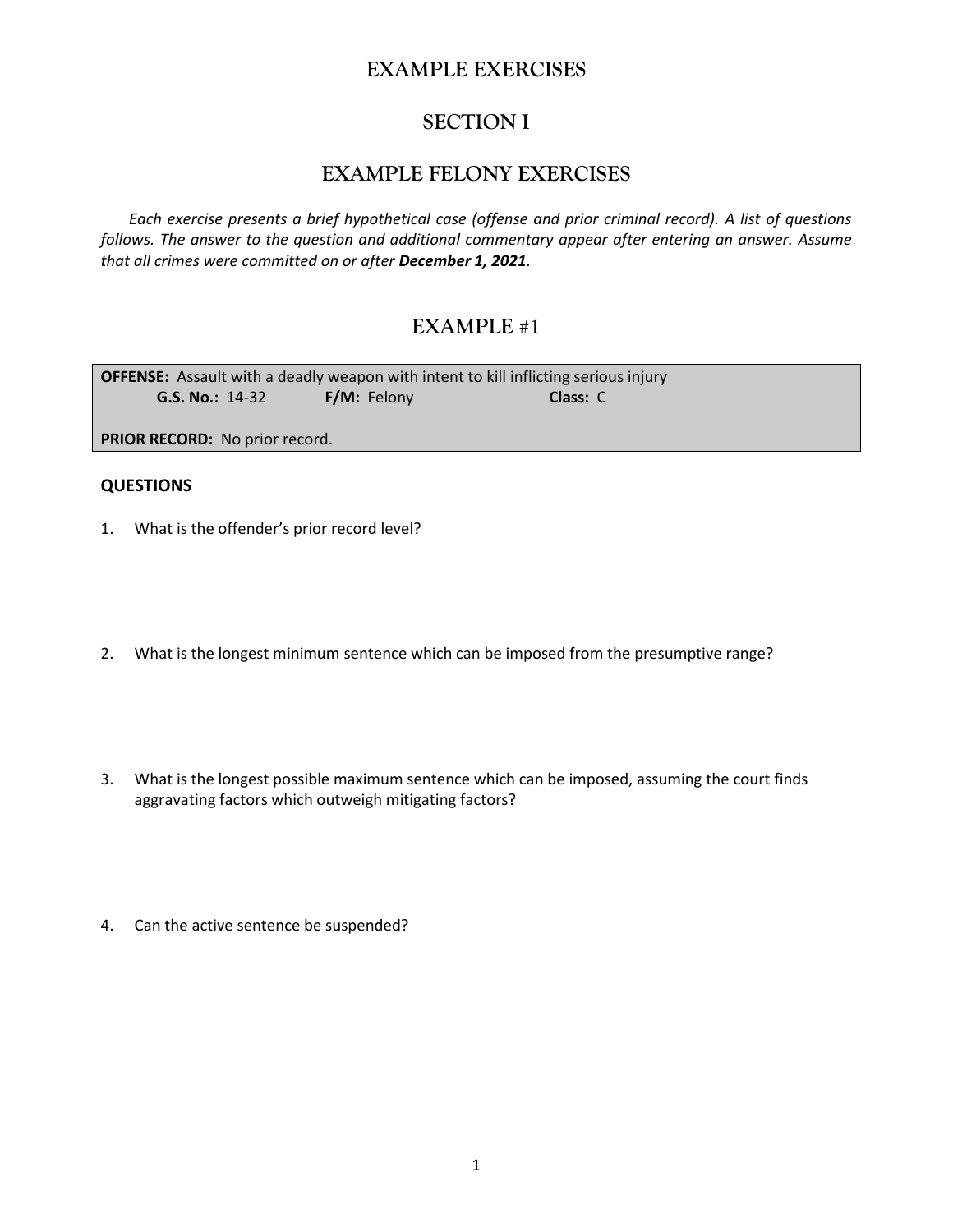| <b>OFFENSE:</b> Obtaining property by false pretenses (value less than \$100,000)                        |             |                         |  |  |  |
|----------------------------------------------------------------------------------------------------------|-------------|-------------------------|--|--|--|
| $G.S. No.: 14-100$                                                                                       | F/M: Felony | Class: H                |  |  |  |
|                                                                                                          |             |                         |  |  |  |
| <b>PRIOR RECORD</b>                                                                                      |             |                         |  |  |  |
| <b>Prior Offense:</b> Driving while license revoked for impaired driving                                 |             |                         |  |  |  |
| Conviction Date: 2007 F/M: Misdemeanor                                                                   |             | <b>Current Class: 1</b> |  |  |  |
| <b>Prior Offense:</b> Embezzlement (value less than \$100,000)                                           |             |                         |  |  |  |
| Conviction Date: 2014 F/M: Felony                                                                        |             | <b>Current Class: H</b> |  |  |  |
| <b>Prior Offense:</b> Larceny (value more than \$1,000)                                                  |             |                         |  |  |  |
| Conviction Date: 2016 F/M: Felony                                                                        |             | <b>Current Class: H</b> |  |  |  |
| <b>Prior Offense:</b> Larceny (value more than \$1,000)                                                  |             |                         |  |  |  |
| Conviction Date: 2020 F/M: Felony                                                                        |             | <b>Current Class: H</b> |  |  |  |
|                                                                                                          |             |                         |  |  |  |
| The defendant was on probation when he committed the current offense.                                    |             |                         |  |  |  |
| (Assume the offender is not charged as an habitual felon and is not ordered into the Advanced Supervised |             |                         |  |  |  |
| Release program.)                                                                                        |             |                         |  |  |  |

- 1. What is the offender's prior record level?
- 2. What is the shortest minimum sentence the court could impose from the mitigated range?
- 3. What is the shortest amount of time this offender (in question #2) must serve in prison if the sentence is activated?
- 4. What is the longest possible maximum sentence that the court could impose from the aggravated range?
- 5. Could this offender be sentenced to a community punishment?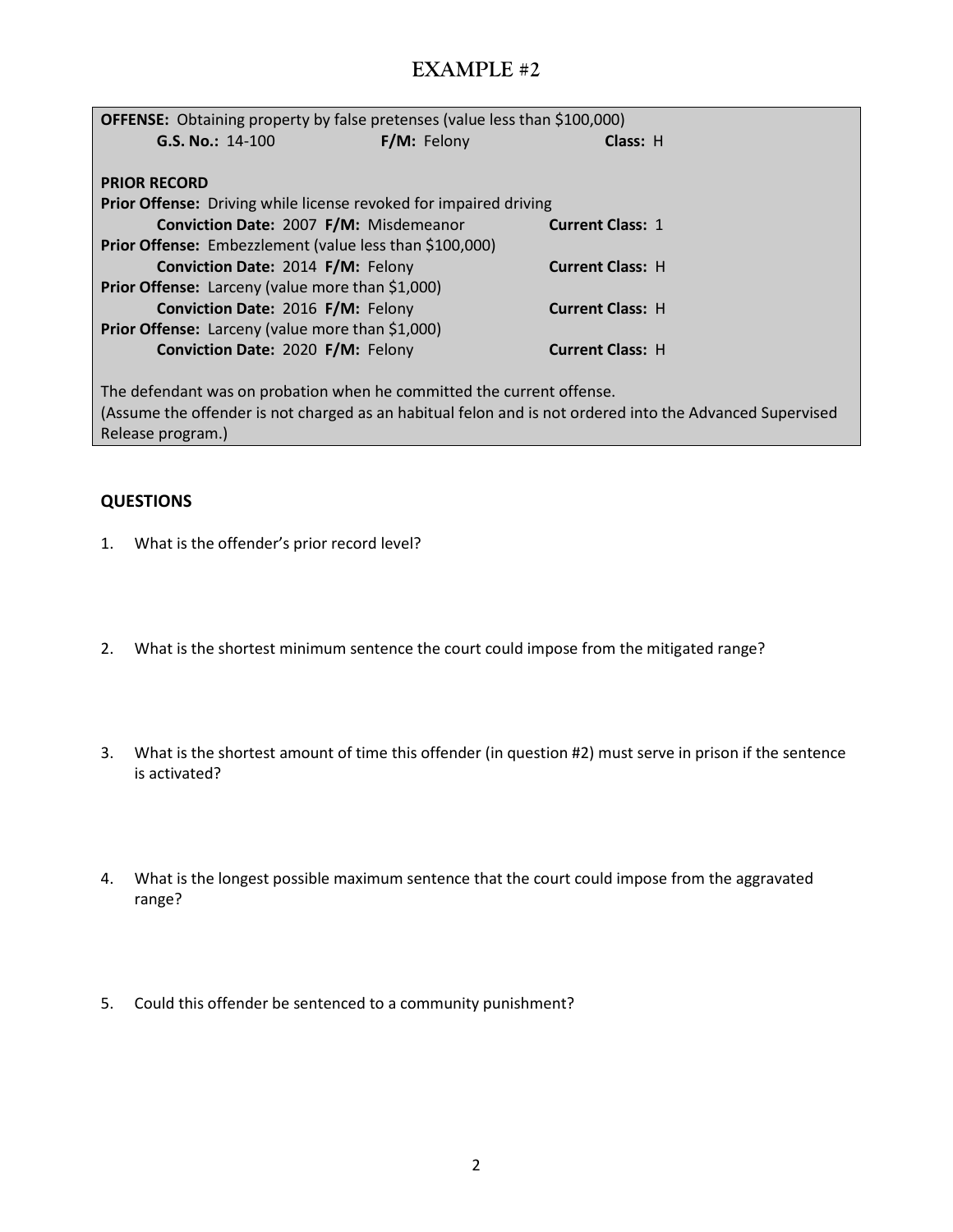| <b>OFFENSE:</b> Second degree kidnapping                                        |                          |                          |  |  |  |
|---------------------------------------------------------------------------------|--------------------------|--------------------------|--|--|--|
| <b>G.S. No.: 14-39</b>                                                          | F/M: Felony              | Class: E                 |  |  |  |
| <b>OFFENSE:</b> Possession with intent to sell a Controlled Substance (cocaine) |                          |                          |  |  |  |
| $G.S. No.: 90-95$                                                               | <b>F/M:</b> Felony       | Class: H                 |  |  |  |
|                                                                                 |                          |                          |  |  |  |
| <b>PRIOR RECORD</b>                                                             |                          |                          |  |  |  |
| Prior Offense: First-degree rape (in Pennsylvania)                              |                          |                          |  |  |  |
| Conviction Date: 1995 F/M: Felony                                               |                          | Current Class: B1*       |  |  |  |
| <b>Prior Offense:</b> Sale of a Controlled Substance                            |                          |                          |  |  |  |
| <b>Conviction Date: 2013 F/M: Felony</b>                                        |                          | <b>Current Class: H</b>  |  |  |  |
| <b>Prior Offense:</b> Assault inflicting serious injury                         |                          |                          |  |  |  |
| Conviction Date: 2015 F/M: Misdemeanor                                          | <b>Current Class: A1</b> |                          |  |  |  |
| <b>Prior Offense:</b> Assault inflicting serious injury                         |                          |                          |  |  |  |
| Conviction Date: 2015 F/M: Misdemeanor                                          |                          | <b>Current Class: A1</b> |  |  |  |
|                                                                                 |                          |                          |  |  |  |

The offender was convicted of the assaults inflicting serious injury at the same session of court in 2015. \*(Assume that the prosecution proves that the first-degree rape conviction is substantially similar to firstdegree rape in North Carolina.)

- 1. What is the offender's prior record level?
- 2. What is the longest minimum sentence which could be imposed (from the presumptive ranges) if the sentences were consolidated?
- 3. What is the longest total minimum sentence which could be imposed (assume presumptive range) if the sentences were run consecutively?
- 4. Assuming consecutive sentences, must the judge activate both sentences?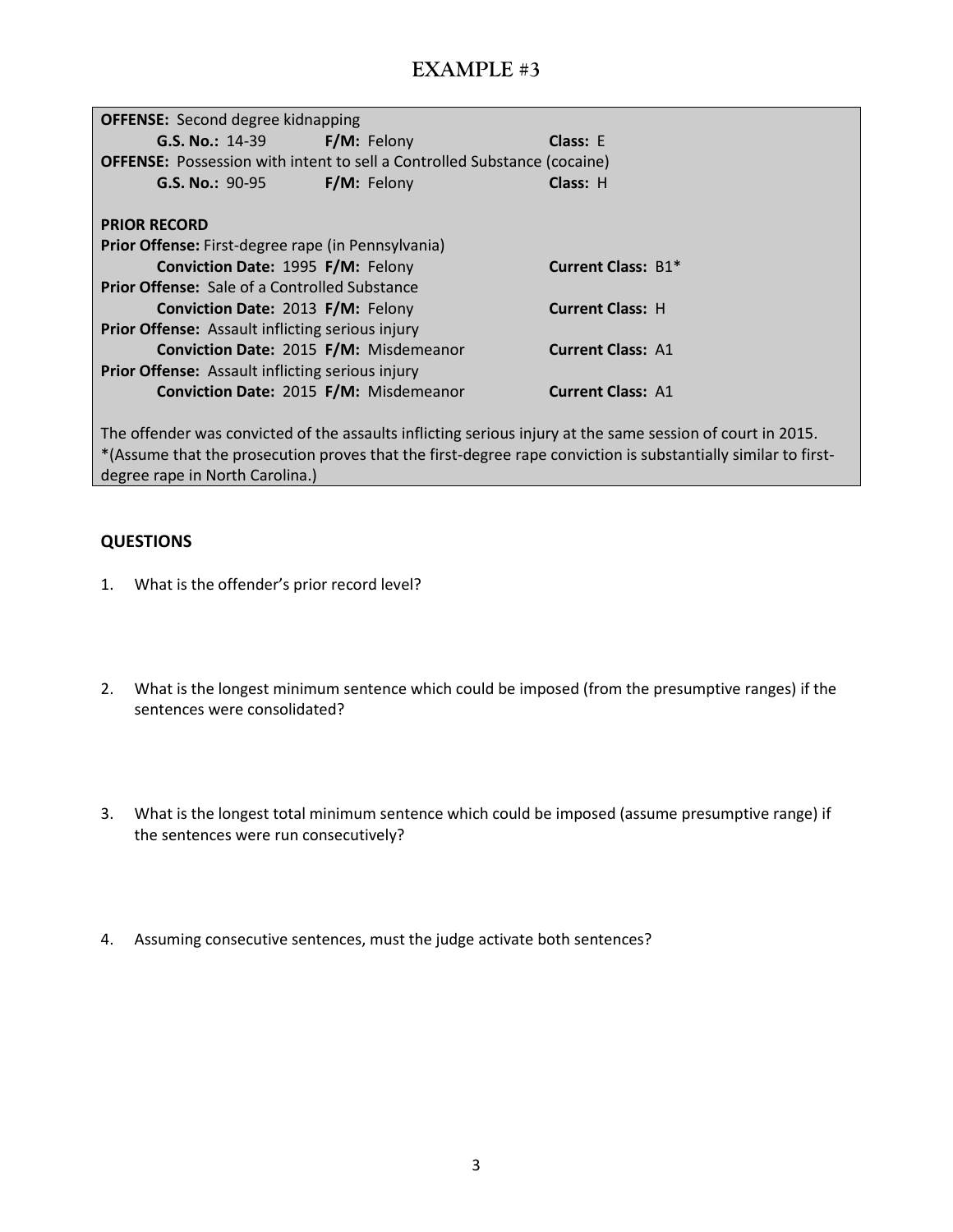| <b>OFFENSE:</b> First-degree rape                                                                                                    |             |                          |  |  |  |
|--------------------------------------------------------------------------------------------------------------------------------------|-------------|--------------------------|--|--|--|
| G.S. No.: 14-27.21                                                                                                                   | F/M: Felony | Class: B1                |  |  |  |
|                                                                                                                                      |             |                          |  |  |  |
| <b>PRIOR RECORD</b>                                                                                                                  |             |                          |  |  |  |
| <b>Prior Offense:</b> Assault with a deadly weapon                                                                                   |             |                          |  |  |  |
| Conviction Date: 1998 F/M: Misdemeanor                                                                                               |             | <b>Current Class: A1</b> |  |  |  |
| Prior Offense: Second-degree rape                                                                                                    |             |                          |  |  |  |
| Conviction Date: 2000 F/M: Felony                                                                                                    |             | <b>Current Class: C</b>  |  |  |  |
| Prior Offense: Assault with a deadly weapon inflicting serious injury                                                                |             |                          |  |  |  |
| Conviction Date: 2011 F/M: Felony                                                                                                    |             | <b>Current Class: E</b>  |  |  |  |
| Prior Offense: Second-degree burglary                                                                                                |             |                          |  |  |  |
| Conviction Date: 2017 F/M: Felony                                                                                                    |             | <b>Current Class: G</b>  |  |  |  |
| <b>Prior Offense:</b> Larceny (value more than \$1,000)                                                                              |             |                          |  |  |  |
| Conviction Date: 2017 F/M: Felony                                                                                                    |             | <b>Current Class: H</b>  |  |  |  |
|                                                                                                                                      |             |                          |  |  |  |
| The offender was convicted of both the burglary and the larceny during the same week of court and the<br>sentences ran concurrently. |             |                          |  |  |  |

(Assume the offender was not charged as an habitual felon or as a violent habitual felon.)

- 1. What is the offender's prior record level?
- 2. What is the longest aggravated minimum sentence the offender can receive?
- 3. What is the shortest maximum sentence that can be imposed, assuming the minimum sentence is selected from the mitigated range?
- 4. Can the sentence ever be suspended?
- 5. How much time, if any, will this offender be on post-release supervision when released from prison (assuming a life sentence is not imposed)?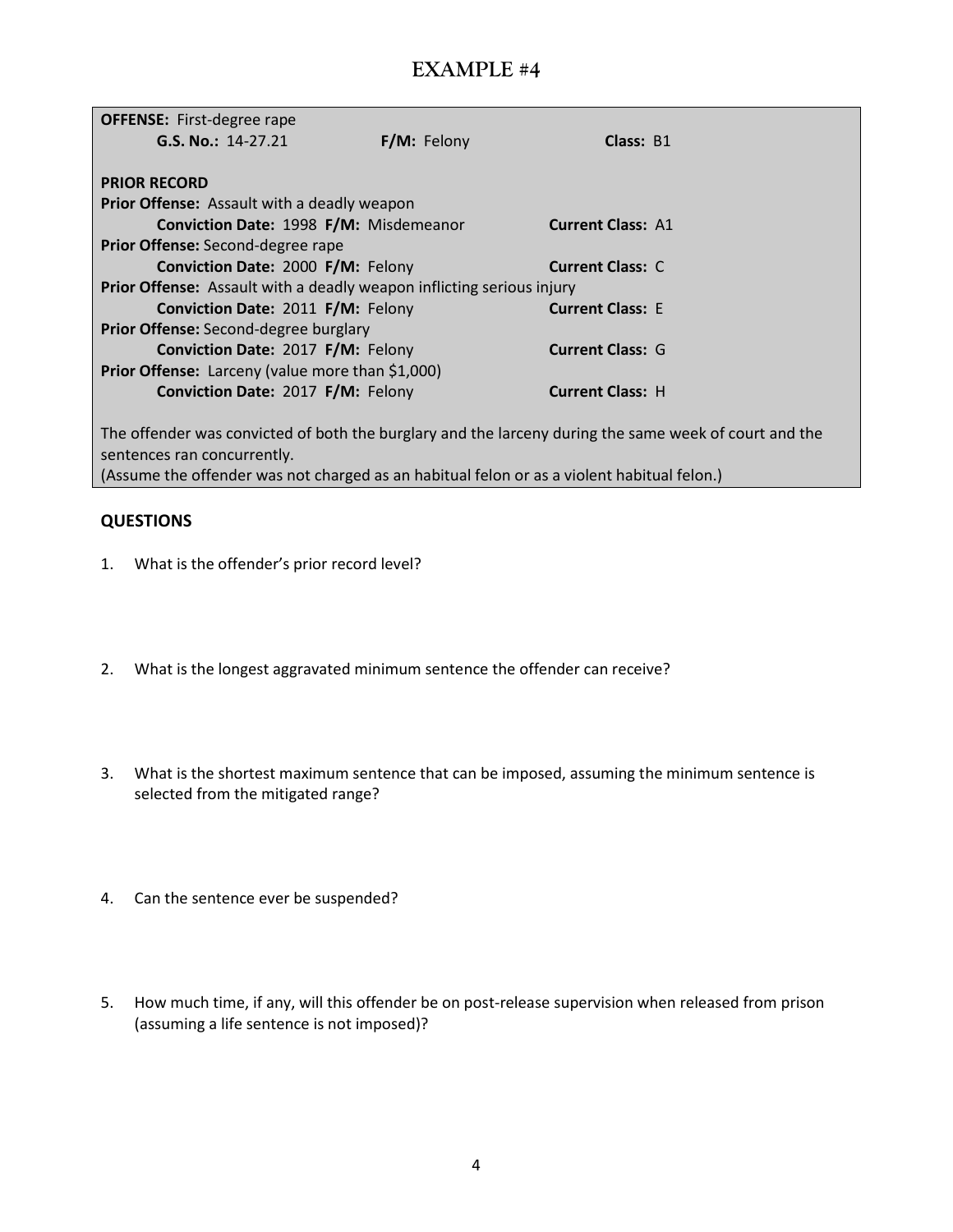| <b>OFFENSE:</b> Possession of marijuana – 2 ounces              |                         |  |  |  |
|-----------------------------------------------------------------|-------------------------|--|--|--|
| G.S. No.: 90-95(d)(4) F/M: Felony                               | Class: 1                |  |  |  |
|                                                                 |                         |  |  |  |
| <b>PRIOR RECORD</b>                                             |                         |  |  |  |
| <b>Prior Offense:</b> Worthless check (value more than \$2,000) |                         |  |  |  |
| Conviction Date: 2010 F/M: Felony                               | <b>Current Class: 1</b> |  |  |  |
| Prior Offense: Larceny (value not more than \$1,000)            |                         |  |  |  |
| Conviction Date: 2012 F/M: Misdemeanor                          | <b>Current Class: 1</b> |  |  |  |
| Prior Offense: Possession of marijuana – more than 1.5 ounces   |                         |  |  |  |
| Conviction Date: 2016 F/M: Felony                               | <b>Current Class: 1</b> |  |  |  |

- 1. How many prior record points does the offender receive?
- 2. Can the judge impose an active sentence in this case?
- 3. Can the judge suspend the sentence and impose unsupervised probation?
- 4. In this case, could the court impose a term of supervised probation longer than 36 months?
- 5. What is the shortest minimum sentence which may be activated if the offender is revoked for violating the conditions of probation by committing a new crime (assume the court initially sentenced the offender to a minimum term of 6 months from the presumptive range)?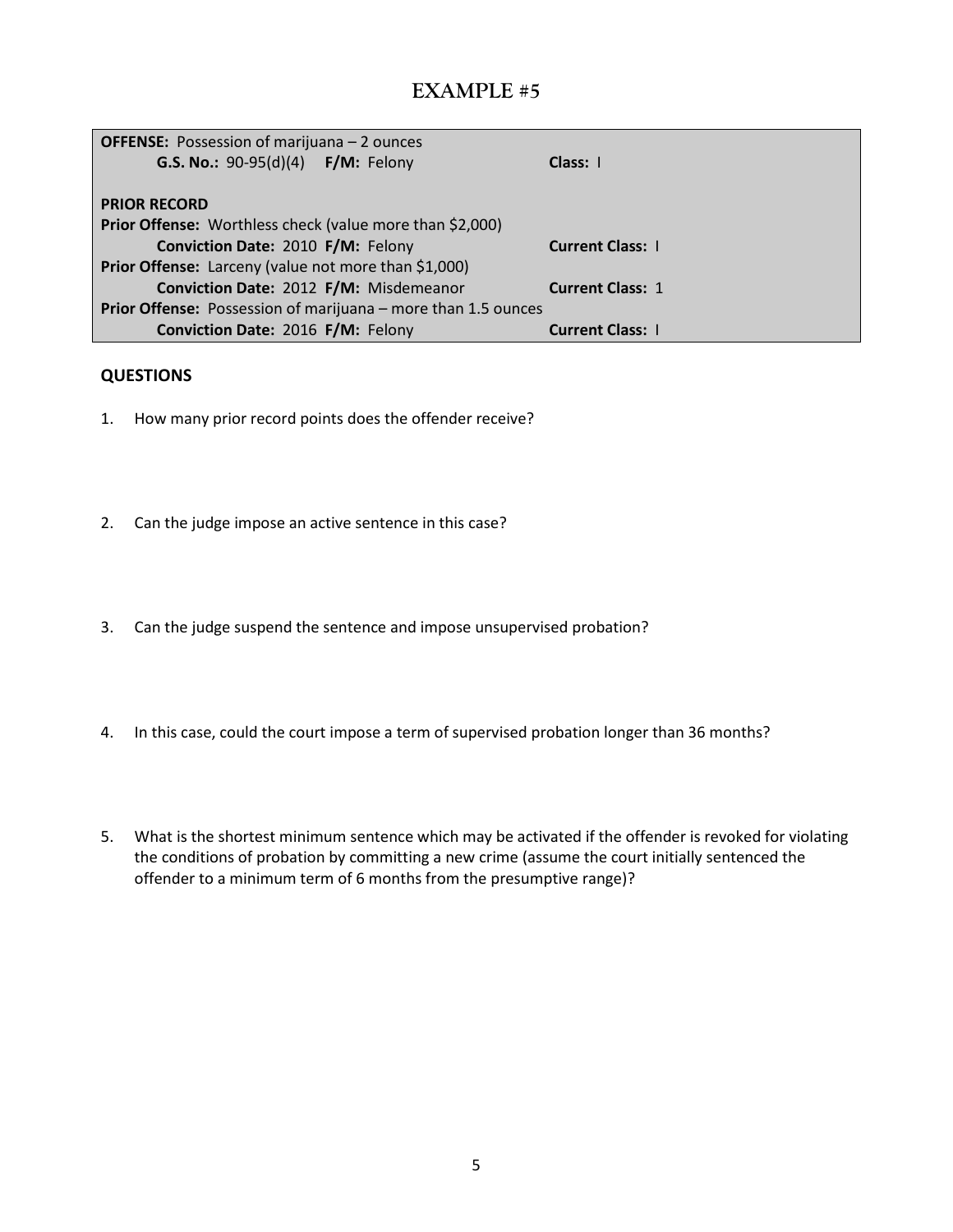## **EXAMPLE #1: ANSWERS AND COMMENTARY**

1. What is the offender's prior record level?

## **Answer: Prior Record Level I**

Commentary: The offender has no prior convictions and therefore receives no prior record points. This places the offender in Prior Record Level I.

2. What is the longest minimum sentence which can be imposed from the presumptive range?

## **Answer: 73 months**

Commentary: For a Class C offense and a Prior Record Level I, the minimum sentence within the presumptive range is 58 to 73 months.

3. What is the longest possible maximum sentence which can be imposed, assuming the court finds aggravating factors which outweigh mitigating factors?

## **Answer: 123 months**

Commentary: For a Class C offense and Prior Record Level I, the aggravated range is 73 to 92 months. The longest possible minimum sentence is 92 months, and from **Figure B**, the longest possible corresponding maximum sentence is 123 months. To impose a sentence from the aggravated range, the jury must find that aggravating factors exist and the court must find that the aggravating factors outweigh any mitigating factors.

4. Can the active sentence be suspended?

### **Answer: No, unless the court finds extraordinary mitigation.**

Commentary: The prescribed disposition for a Class C offense and Prior Record Level I is active punishment ("A"). The only exception is if the court finds extraordinary mitigation. If it finds extraordinary mitigation, the court may suspend the sentence and impose an intermediate punishment. Extraordinary mitigation can be used only in Offense Classes B2, C, and D and cannot be used if the prior record score is five points or more.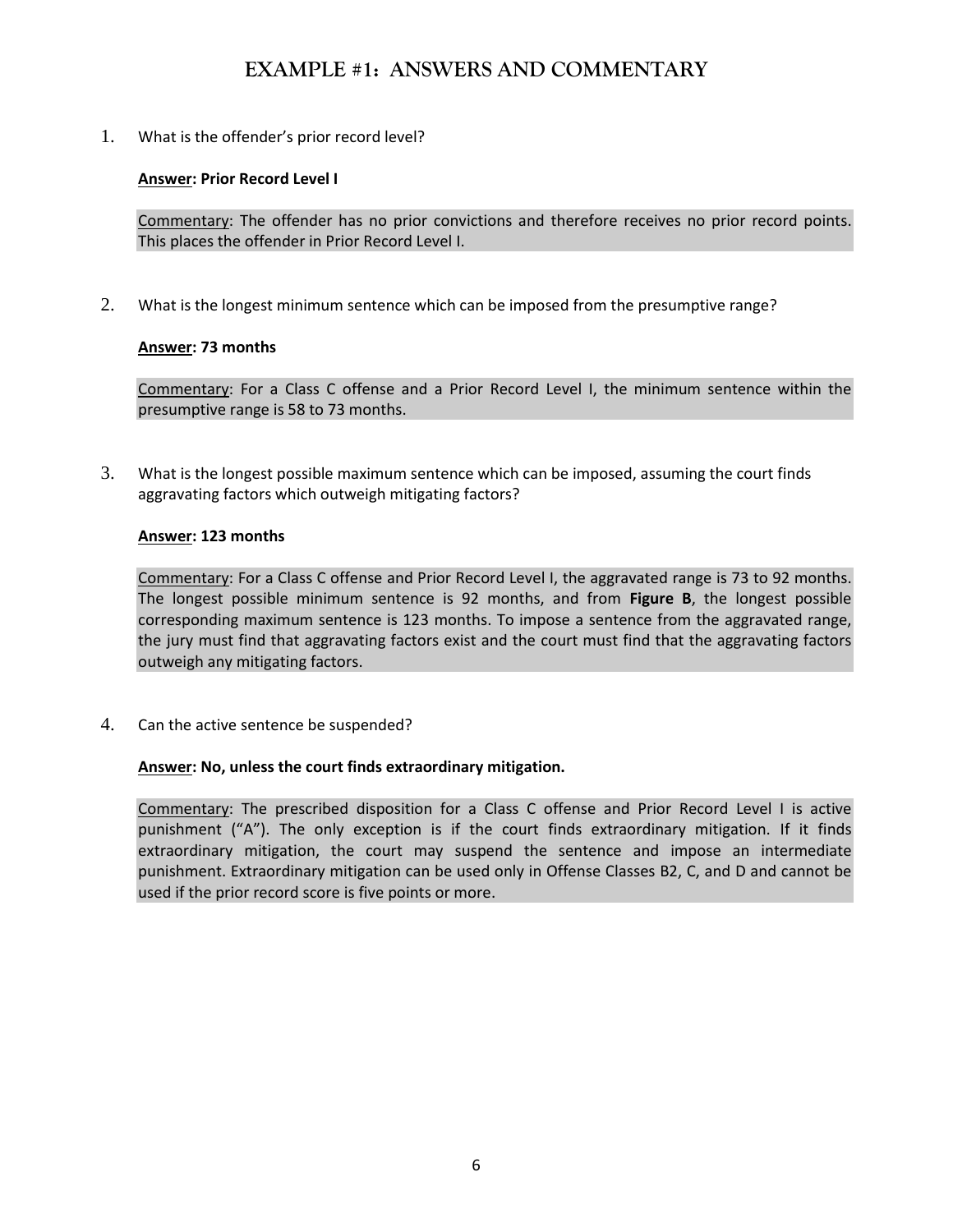## **EXAMPLE #2: ANSWERS AND COMMENTARY**

1. What is the offender's prior record level?

#### **Answer: Prior Record Level III**

Commentary: The offender receives a total of seven prior record points and falls into Prior Record Level III: two points for each of the prior Class H convictions and one for being on probation at the time of arrest. The offender receives no points for the prior misdemeanor conviction because misdemeanor traffic offenses do not count (except for impaired driving and death by vehicle).

2. What is the shortest minimum sentence the court could impose from the mitigated range?

#### **Answer: 6 months**

Commentary: For a Class H offense and a Prior Record Level III, the mitigated range is 6 to 8 months. To impose a sentence from the mitigated range, the court must find mitigating factors which outweigh any aggravating factors.

3. What is the shortest amount of time this offender (in question #2) must serve in prison if the sentence is activated?

#### **Answer: 6 months**

Commentary: Since the shortest possible minimum sentence is six months, the shortest amount of time which must be served is six months. The offender must serve the entire minimum sentence. There is no parole.

4. What is the longest possible maximum sentence that the court could impose from the aggravated range?

#### **Answer: 24 months**

Commentary: The aggravated range for a Class H offense and Prior Record Level III is 10 to 12 months. The longest possible minimum sentence is 12 months, and from **Figure B** (for Class F through I felonies), the longest possible corresponding maximum sentence is 24 months.

5. Could this offender be sentenced to a community punishment?

#### **Answer: No**

Commentary: The court, in its discretion, may either impose an active punishment ("A") or an intermediate punishment ("I"). However, the court is not authorized to impose a community punishment ("C").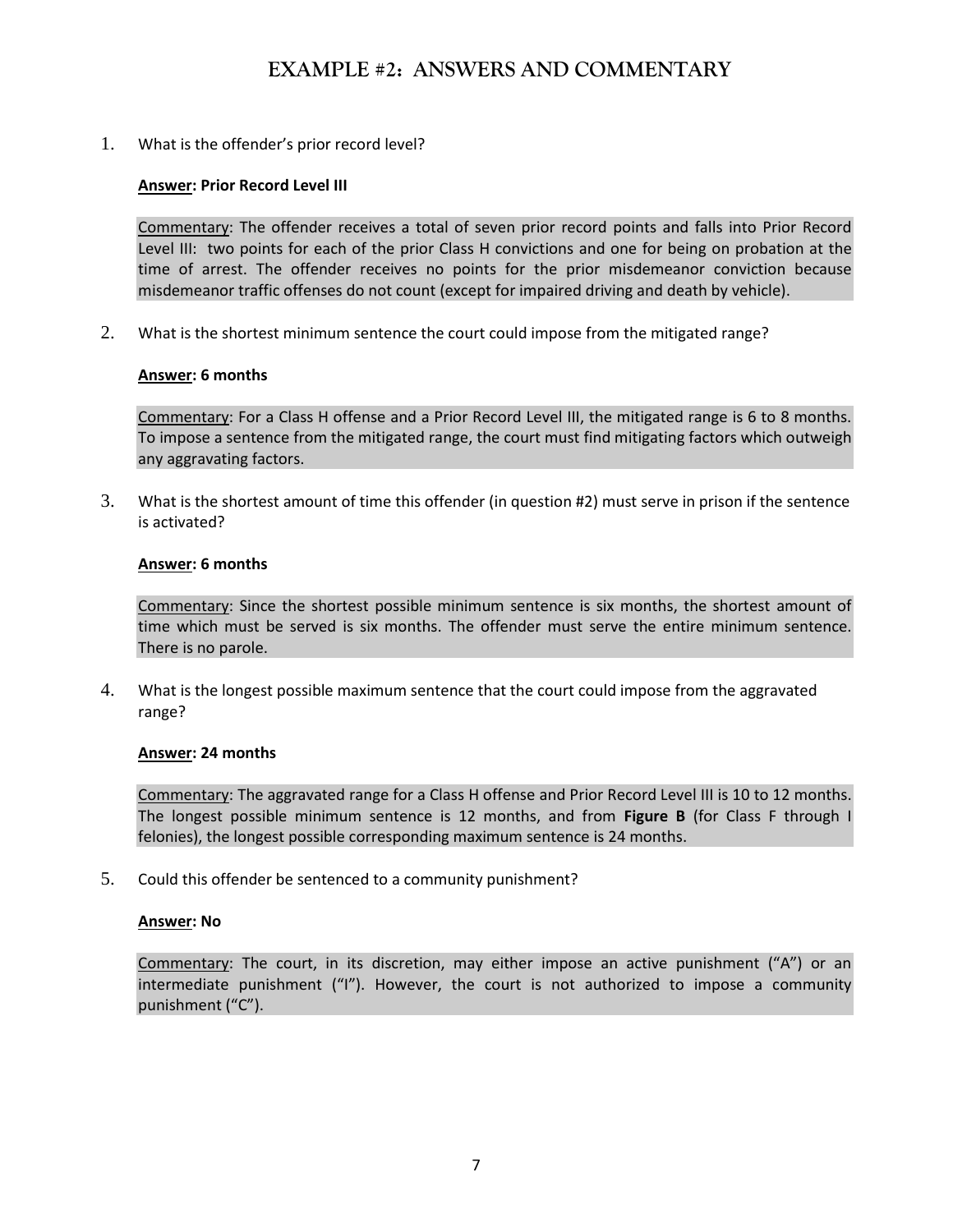## **EXAMPLE #3: ANSWERS AND COMMENTARY**

1. What is the offender's prior record level?

## **Answer: Prior Record Level IV**

Commentary: The offender receives a total of 12 prior record points and falls into Prior Record Level IV. The offender receives nine points for the Class B1 felony, two points for the Class H felony, and one point for the Class A1 misdemeanors. Only one of the two prior assault convictions counts, since the convictions occurred on the same day of court. If the prosecutor did not prove that the out-of-state conviction for rape was substantially similar to a first-degree rape in North Carolina (or another felony), then that conviction would be treated as a Class I felony and would receive two points.

2. What is the longest minimum sentence which could be imposed (from the presumptive ranges) if the sentences were consolidated?

### **Answer: 38 months**

Commentary: When consolidating offenses, refer to the sentence disposition and sentence range for the conviction with the highest offense class (in this case the Class E felony). For the Class E felony with a Prior Record Level IV, the presumptive sentence range is from 30 to 38 months. Therefore, the longest presumptive minimum sentence which can be imposed is 38 months, assuming both offenses are consolidated.

3. What is the longest total minimum sentence which could be impose (assume presumptive ranges) if the sentences were run consecutively?

### **Answer: 49 months**

Commentary: For consecutive sentences, the court separately determines the disposition and minimum sentence for each offense. For the Class E felony with a Prior Record Level IV, the presumptive range is from 30 to 38 months. For the Class H felony with a Prior Record Level IV, the presumptive range is from 9 to 11 months. Running these sentences consecutively results in a combined longest total minimum sentence of 49 months (38 months on the Class E offense plus 11 months on the Class H offense).

4. Assuming consecutive sentences, must the judge activate both sentences?

### **Answer: No**

Commentary: The disposition prescribed for the Class E felony is "A", and the sentence must be activated. The disposition prescribed for the Class H felony is "I/A", and the court has discretion to either activate the sentence or suspend the sentence and impose an intermediate punishment "I".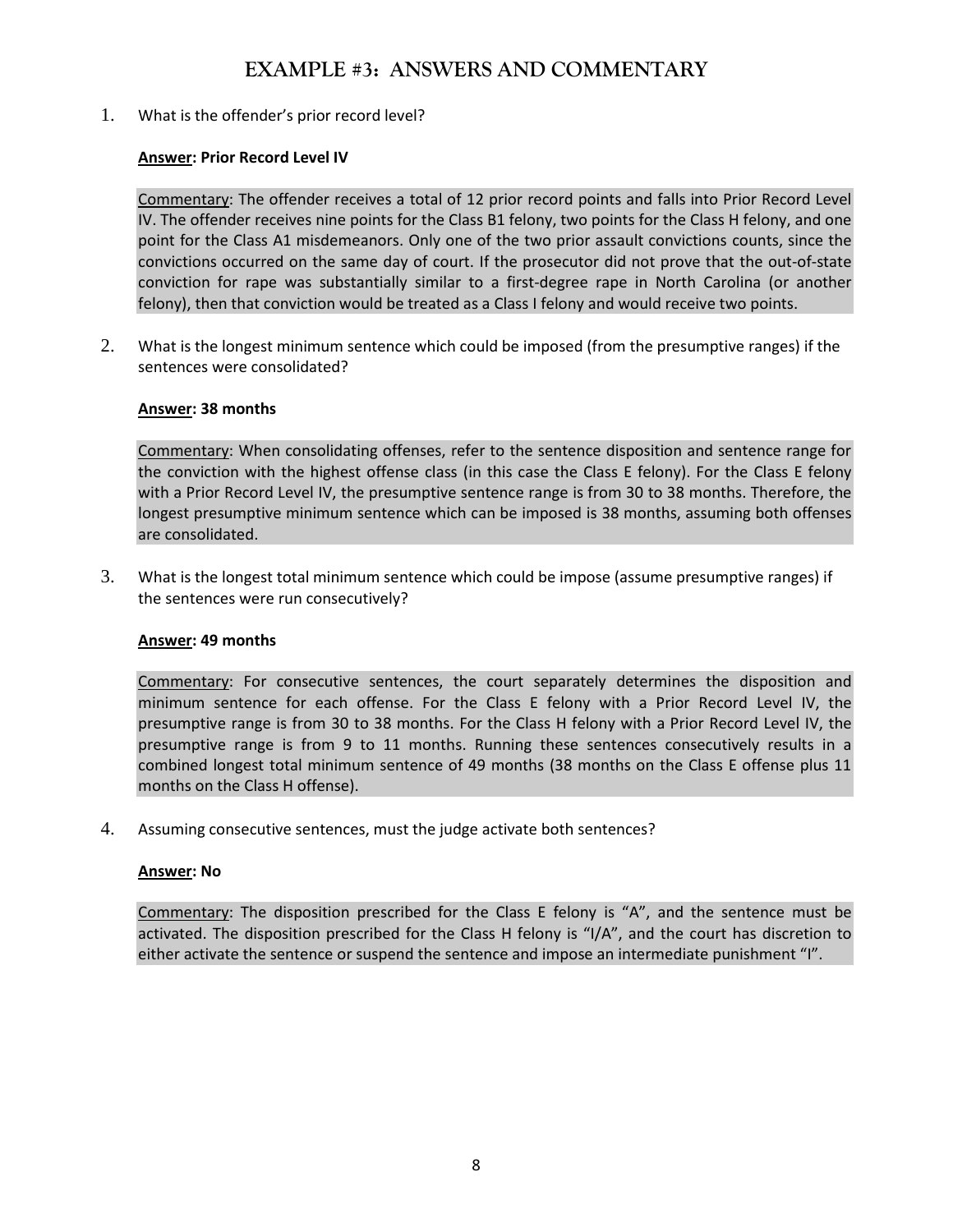## **EXAMPLE #4: ANSWERS AND COMMENTARY**

1. What is the offender's prior record level?

## **Answer: Prior Record Level V**

Commentary: The offender receives a total of 15 prior record points and falls into Prior Record Level V. The offender receives one point for the Class A1 misdemeanor, six points for the Class C felony, four points for the Class E felony, and four points for the Class G felony. The offender does not receive any points for the Class H felony, since the conviction occurred during the same week of court as the Class G felony (in such cases, only the most serious conviction counts).

2. What is the longest aggravated minimum sentence the offender can receive?

## **Answer: Life imprisonment without parole**

Commentary: For a Class B1 offense with a Prior Record Level V, the aggravated range prescribes a sentence of life without parole. Because this is the offender's third conviction for a Class E or higher felony, the offender is potentially eligible to be charged and sentenced as a violent habitual felon. If the offender were found to be a violent habitual felon, a sentence of life imprisonment without parole would have to be imposed.

3. What is the shortest maximum sentence that can be imposed, assuming the minimum sentence is selected from the mitigated range?

### **Answer: 363 months**

Commentary: The mitigated range for a Class B1 felony with Prior Record Level V is from 252 to 336 months. Assuming a minimum sentence of 252 months is imposed, the maximum sentence is automatically set by G.S. 15A-1340.17(f) to be 363 months.

4. Can the sentence ever be suspended?

### **Answer: No**

Commentary: The disposition prescribed for Class B1 felonies is "A", and the sentence must be activated. A finding of extraordinary mitigation is not authorized for Class B1 offenses or for Prior Record Level V.

5. How much time, if any, will this offender be on post-release supervision when released from prison (assuming a life sentence is not imposed)?

### **Answer: Sixty months**

Commentary: All offenders convicted of Class B1, B2, C, D, or E felonies automatically receive twelve months of post-release supervision following their release from prison, unless the offense was a sex offense, in which case the offender receives five years of post-release supervision.